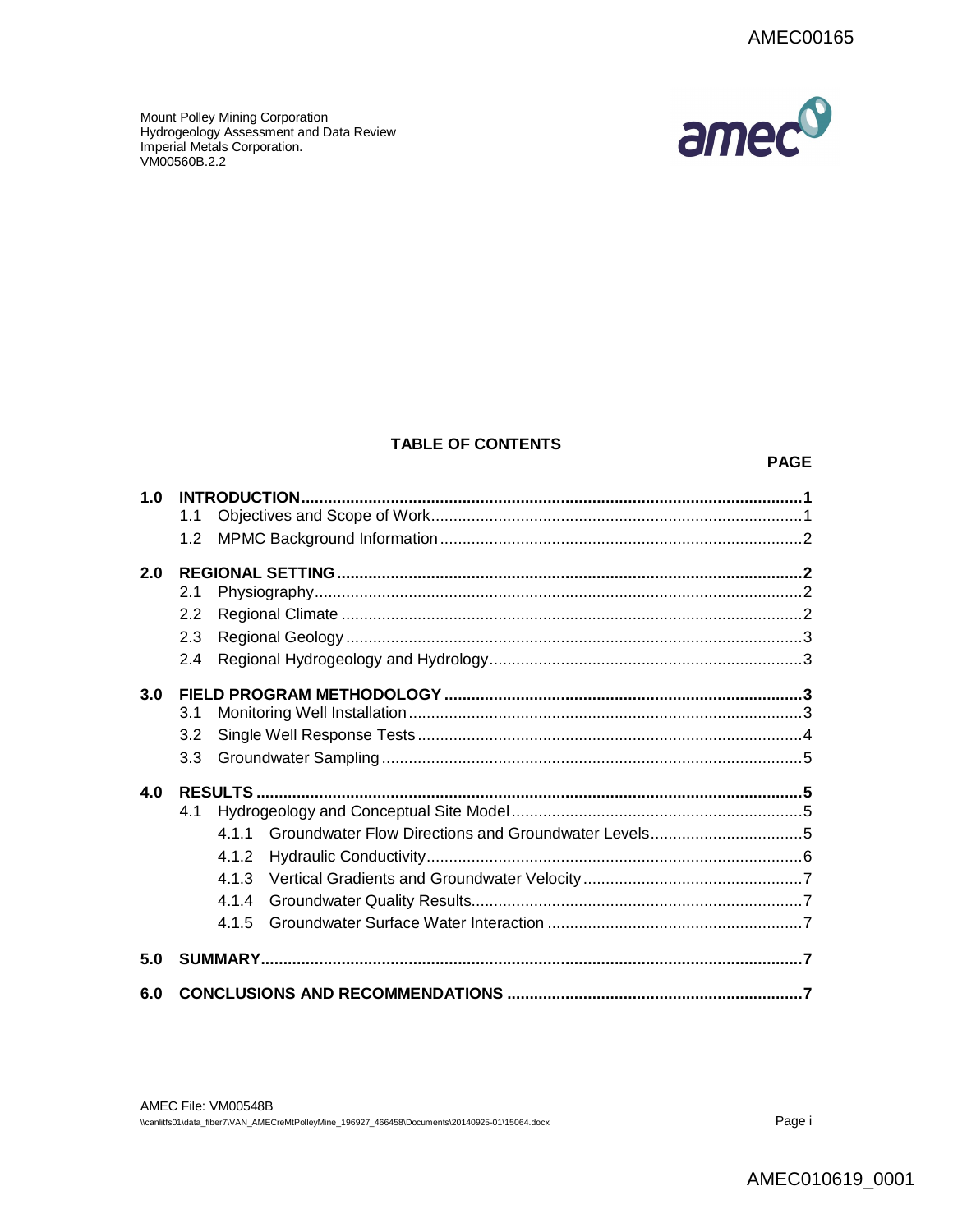Mount Polley Mining Corporation Hydrogeology Assessment and Data Review Imperial Metals Corporation. VM00560B.2.2



# **LIST OF TABLES**

Table 1:

#### **LIST OF FIGURES**

**LIST OF APPENDICES**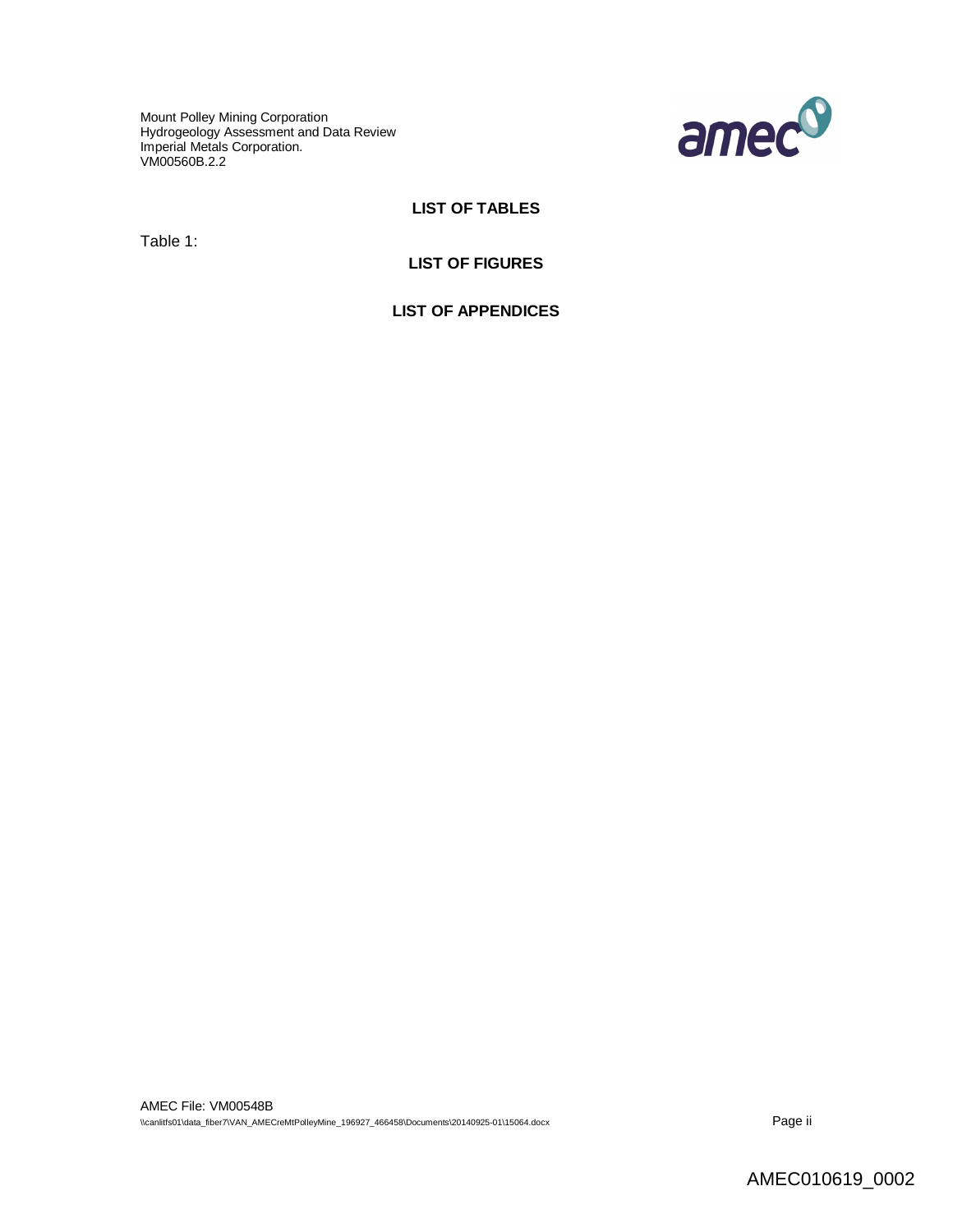

# **1.0 INTRODUCTION**

The Mount Polley Mining Corporation (MPMC) has retained AMEC Environment and Infrastructure, a division of AMEC Americas Ltd. (AMEC), to provide a hydrogeological assessment of the Mount Polley mine site. The mine site is located approximately 60 km northeast of Williams Lake B.C. and approximately 20 km southwest of Likely B.C. The purpose of this assessment is to address concerns expressed by the British Columbia Ministry of Environment (MOE) regarding changes in groundwater quality at the mine site and to characterize the hydrogeologic setting at the mine site.

#### **1.1 Objectives and Scope of Work**

The main objectives of the hydrogeological assessment are to;

- Provide a data gap analysis and attempt to resolve gaps in the available data;
- Identify the surface water receptors of local groundwater flow and other surface/groundwater interactions;
- Characterize the local hydrogeological conditions at the mine site and develop a site specific conceptual model;
- Identify surface and/or groundwater quality changes related to mining activity, specifically acid rock drainage (ARD).
- To determine infiltration rates into the Springer Pit and identify potential groundwater impacts related to the Springer Pit development;
- Identify areas of potential environmental concern and potential contaminants of concern.

To achieve the stated objectives, the following scope of work has been performed:

- An in-depth data review and compilation of relevant groundwater information collected by MPMC and from the public domain;
- Resolve identified data gaps with the installation of ten (10) monitoring wells at five locations;
- Development of a conceptual site model and the identification of wells exhibiting significant changes in either baseline static water levels and/or water quality;
- Hydrogeological mapping to define discharge and recharge areas;
- Decommissioning of one (1) monitoring well.

This report is organized into the main text with supporting figures, tables and appendices. The main text provides a discussion of the regional setting, a summary of the field program, characterization of the hydrogeological setting, potential impacts and conclusions and recommendations.

Portions of this report will be used as part of the annual environmental reporting to the regulators.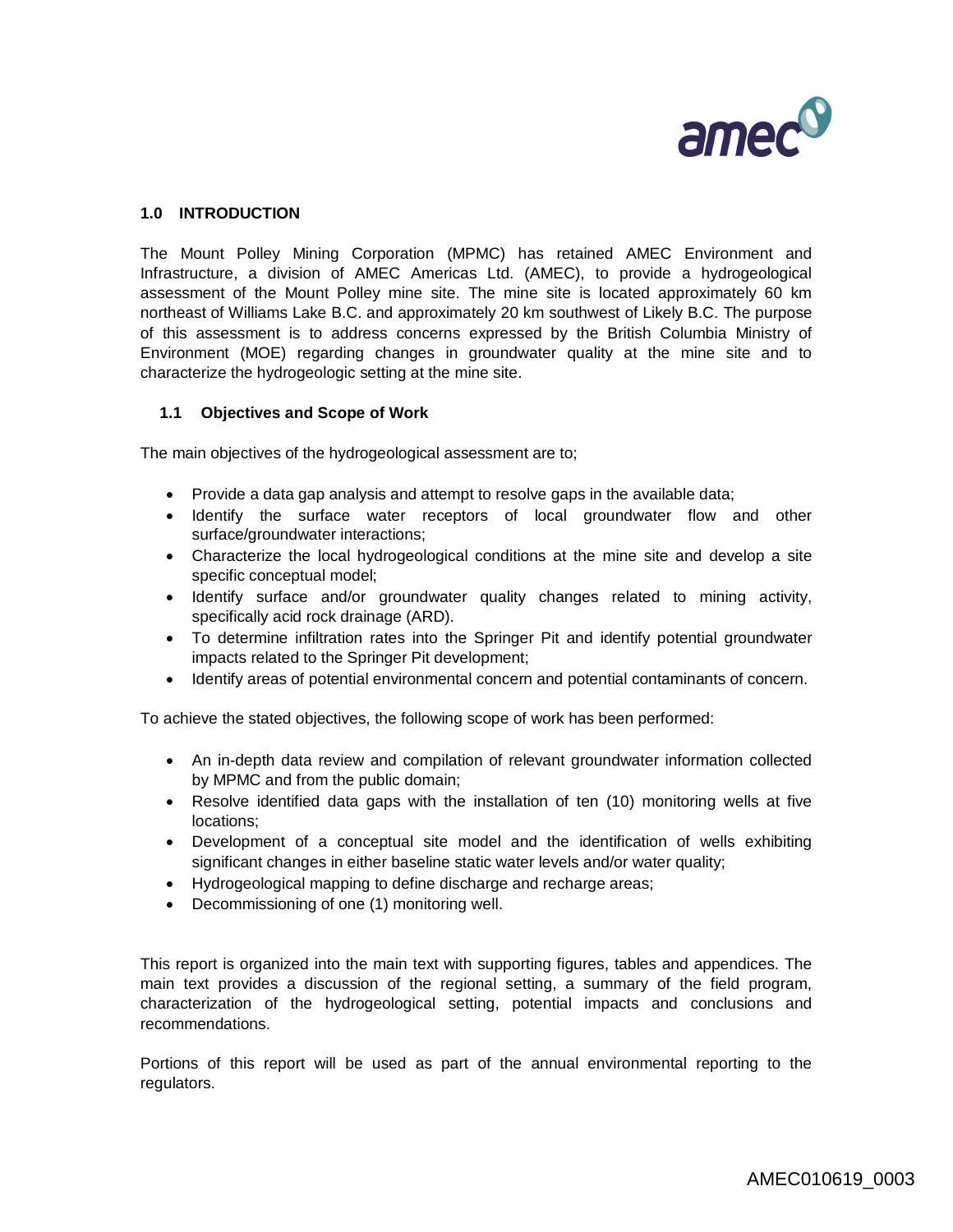

## **1.2 MPMC Background Information**

MPMC provided AMEC with the following information that is used in this report:

- 1. *2011 Environmental and Reclamation Report*, Mount Polley Mining Corporation, 2011
- 2.
- **1.3 Summary of Background Information**

#### **2.0 REGIONAL SETTING**

The mine site is positioned on a ridge that separates Polley Lake and Bootjack Lake. The regional study area includes the Mount Polley mine site and the adjacent Bootjack Lake/ Morehead Creek drainage basin and the Polley Lake/ Hazeltine Creek drainage basin located southwest and northeast of the mine site respectively (Figure 1).

## **2.1 Physiography**

The regional topographical relief and drainage networks are shown in Figure 3. The study area covers approximately 100 km2. The Mount Polley mine site is located within the geographic region known as the Fraser Plateau. This region is west of and adjacent to the Quesnel Highlands and the Cariboo Mountain Range. The topography of this area is bedrock controlled and the elevation ranges from approximately 915 masl to 1470 masl. The topographic highs in the area are Mount Polley which peaks at approximately 1470 meters above sea level (masl) and is located at the center of the mine site, Bootjack and Jacobie mountains are located east of Mount Polley with elevations of 1270 masl and 1310 masl, respectively. These topographic highs have volcanic origins. The terrain within the study area slopes towards east with a total relief of approximately 680 meters, with the topographic low being the surface of Quesnel Lake at approximately 790 masl.

This area was glaciated during the last glaciation and the overburden in the area is mostly glacial and glacio-lacustrine sediments. The composition of the till is silty clay/clayey silt with varying amounts of gravel and boulders. The overburden thickness in the area ranges from less than 1 meter to greater than 25 meters and bedrock is typically not exposed within most of the site. Bedrock exposure is limited to steep slopes and cuts. The majority of the area is tree covered and supports an active logging industry in the area.

As mentioned above, within the study area are the Bootkack/Morehead and Polley Lake/ Hazeltine Creek drainage basins. These are both sub-basins of the larger Quesnel River/Lake drainage basin and ultimately the Fraser River drainage basin.

#### **2.2 Regional Climate**

The climate in the area can be described as a humid, continental climate with warm summers, with spring being the driest season and the summer being the wettest season.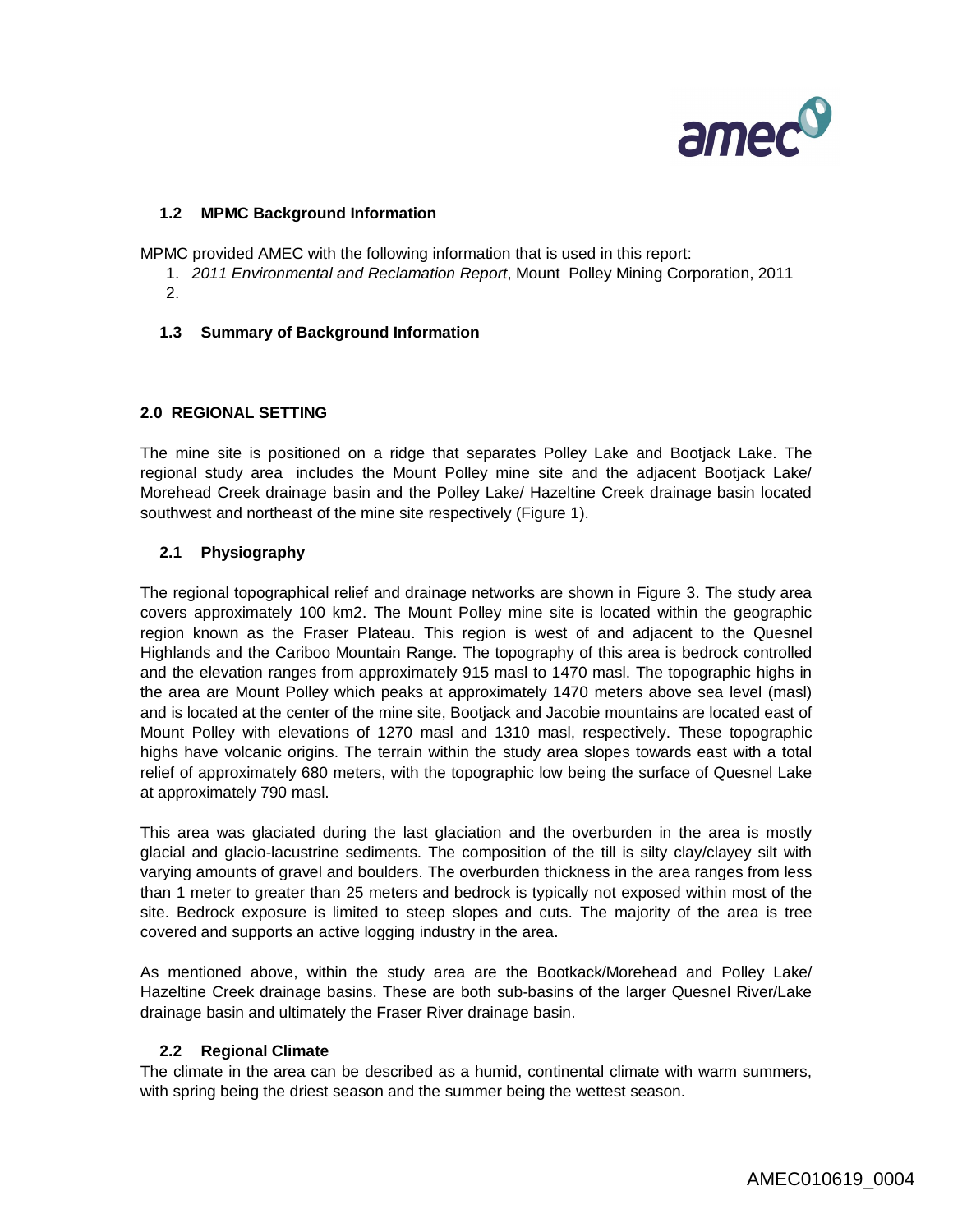

The climate data is from Environment Canada's Canadian Climate Normals (1971-2000) database. Climate data for Likely B.C. is available from 1974 to 1993 and the findings are summarized below:

- Precipitation rates range from a maximum monthly average of 81.8 mm in June to a minimum monthly average of 35.5 mm in March;
- The average yearly precipitation is 692.4 mm, with 215.2 mm occurring as snow;
- Temperatures range from a maximum daily average of 15.4 degrees Celsius in July to minimum daily average of -7.0 degrees Celsius in January.
- The average yearly daily temperature is 4.6 degrees Celsius.

The Likely B.C. meteorological station is located approximately 20 kilometres from the mine site.

## **2.3 Regional Geology**

The mine site is located within the Quesnellia Terrane. The Quesnellia Terrane consists chiefly of west-facing Upper Triassic to Lower Jurassic (Karnian to Sinemurian) volcanic arc rocks (Nicola Group, Rossland Formation), coeval calc-alkalic and alkalic plutons, and laterally equivalent clastic sedimentary rocks (Mortimer, 1987; Monger, 1989; Andrew and others, 1990; Parrish and Monger, 1992).

The mine site is located within Quesnellia on the eastern margin of the lntermontane Belt. This part of Quesnellia consists of a sequence of volcanic units that dip east to northeast 5 kilometers west of the property, and dip predominantly to the west or southwest 4 kilometres east of the property (Bailey, 1987).

The volcanic rocks include flows, breccias and tuffs. Volumetrically the most important are augite-porphyritic basalt to trachybasalts that locally form pillowed units. Less common are purple and maroon polymictic volcanic breccias, and green crystal and lapilli tuffs. An analcitebearing flow and flow breccia are interpreted to be the youngest volcanic units in the area (Bailey, 1987).

## **2.4 Regional Hydrogeology and Hydrology**

#### **3.0 FIELD PROGRAM METHODOLOGY**

A field program took place between November 14, 2012 and December 18, 2012 and involved borehole drilling, monitoring well installation, well development, groundwater monitoring and single well response tests.

#### **3.1 Monitoring Well Installation**

This section summarizes the monitoring well installations for the ten (10) MPMC monitoring wells. The monitoring wells were installed as pairs, with each pair having a shallow and deep component. Geological logs for the above monitoring wells are provided in Appendix A.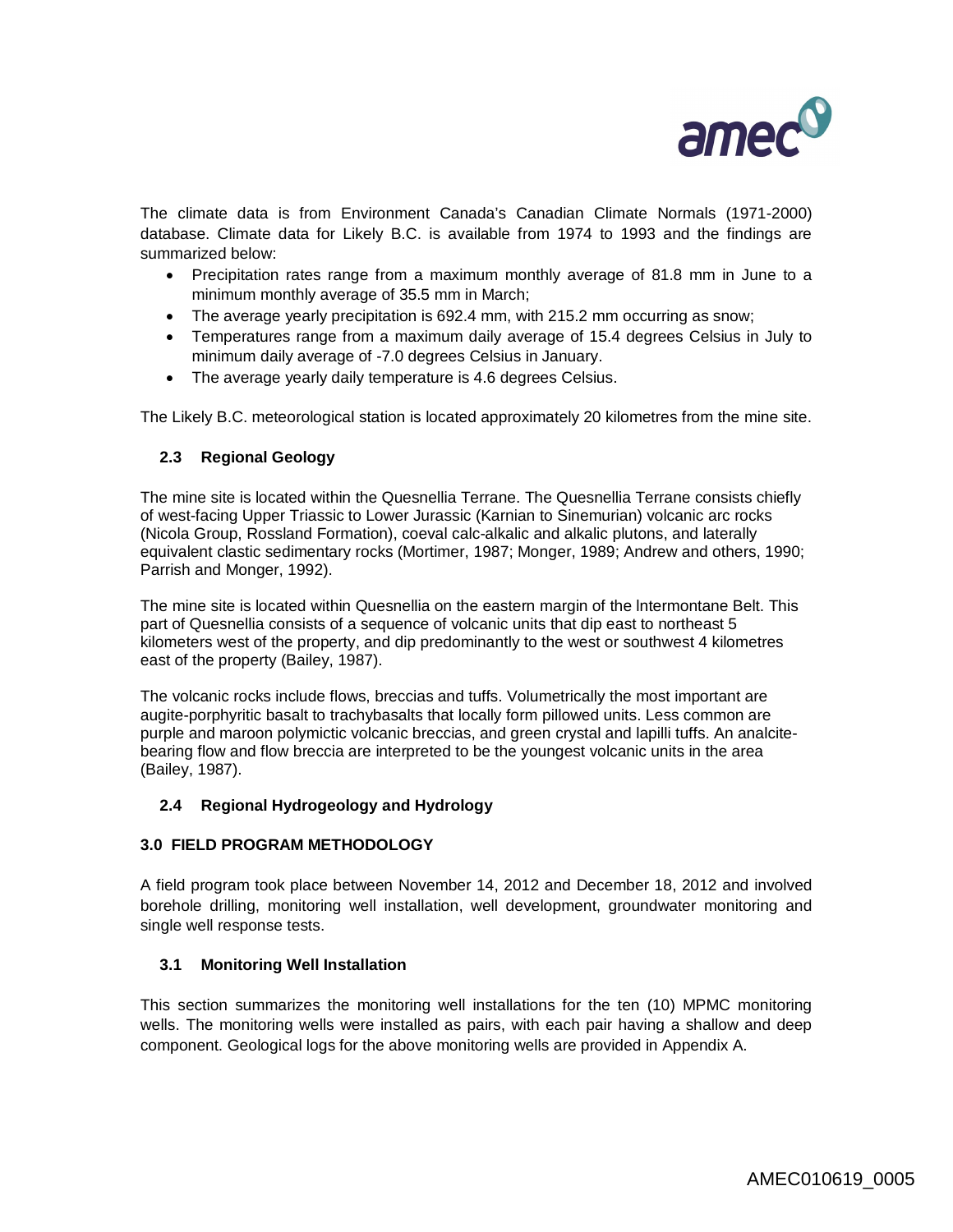

AMEC supervised the operation of a Fraste Multidrill XL, air rotary, track mounted drill rig to advance a total of ten (10) boreholes at five locations to facilitate the observation of groundwater conditions, collect groundwater samples and perform single well response tests. Rock chip samples were collected every 3.0 meters at each of the deep boreholes. These samples were submitted to the MPMC for analysis. Each of the five locations has both a shallow and deep monitoring well installation. At each location the shallow monitoring wells were installed at the first indication of persistent groundwater conditions and the deep monitoring wells were installed at or around 100 mbgs.

Installation of PVC monitoring wells and the well development was completed by the drilling contractor, GeoTech Drilling Ltd., with AMEC providing guidance. The monitoring wells were constructed using 5 cm diameter PVC pipe risers and slotted screens. Screen lengths were 3.0 meters and 6.1 meters for the shallow and deep wells respectively. A sand pack was placed around the slotted screen and approximately 0.3 to 1.0 meter above the PVC screen. Bentonite pellets were placed above the sand pack to maintain a hydraulic seal. The remainder of the borehole was grouted to surface and completed with an above ground protective casing. Monitoring well details are summarized in Table 1.

| Monitoring Well ID | <b>Total Well Depth</b> | Ground Surface   | Well Screen     | <b>Screened Formation</b> |
|--------------------|-------------------------|------------------|-----------------|---------------------------|
|                    | (m)                     | Elevation (masl) | Interval (masl) |                           |
| GW12-1A            | 99.6                    | 991.6            | 892.0 - 899.2   | <b>Bedrock</b>            |
| GW12-1B            | 24.4                    | 991.4            | $967.0 - 970.7$ | <b>Weathered Bedrock</b>  |
| GW12-2A            | 100.6                   | 1035.4           | $934.8 - 941.5$ | <b>Bedrock</b>            |
| GW12-2B            | 30.2                    | 1035.4           | 1005.2 - 1008.9 | <b>Bedrock</b>            |
| GW12-3A            | 99.7                    | 1039.1           | 939.4 - 946.4   | <b>Bedrock</b>            |
| GW12-3B            | 16.1                    | 1039.2           | 1023.1 - 1026.4 | <b>Fractured Bedrock</b>  |
| GW12-4A            | 100.6                   | 989.9            | $889.3 - 896.5$ | <b>Bedrock</b>            |
| GW12-4B            | 36.3                    | 990.1            | $953.8 - 957.3$ | <b>Bedrock</b>            |
| GW12-5A            | 100.4                   | 965.3            | $864.9 - 872.2$ | <b>Bedrock</b>            |
| GW12-5B            | 12.7                    | 966.2            | $953.5 - 957.6$ | <b>Glacial Till</b>       |

Table 1: Monitoring Well Installation Details

The completed monitoring wells were developed using air injection. Each monitoring well was air developed for at least 2 hours and/or until the purged water was clear and contained no sediments. Prior to well development and sampling static water levels were taken and are summarized in section 4.1.1.

## **3.2 Single Well Response Tests**

Upon completion of the air development water levels were taken to record the recovery in each well (rising head test). The rising head test data was used to calculate hydraulic conductivities of subsurface materials.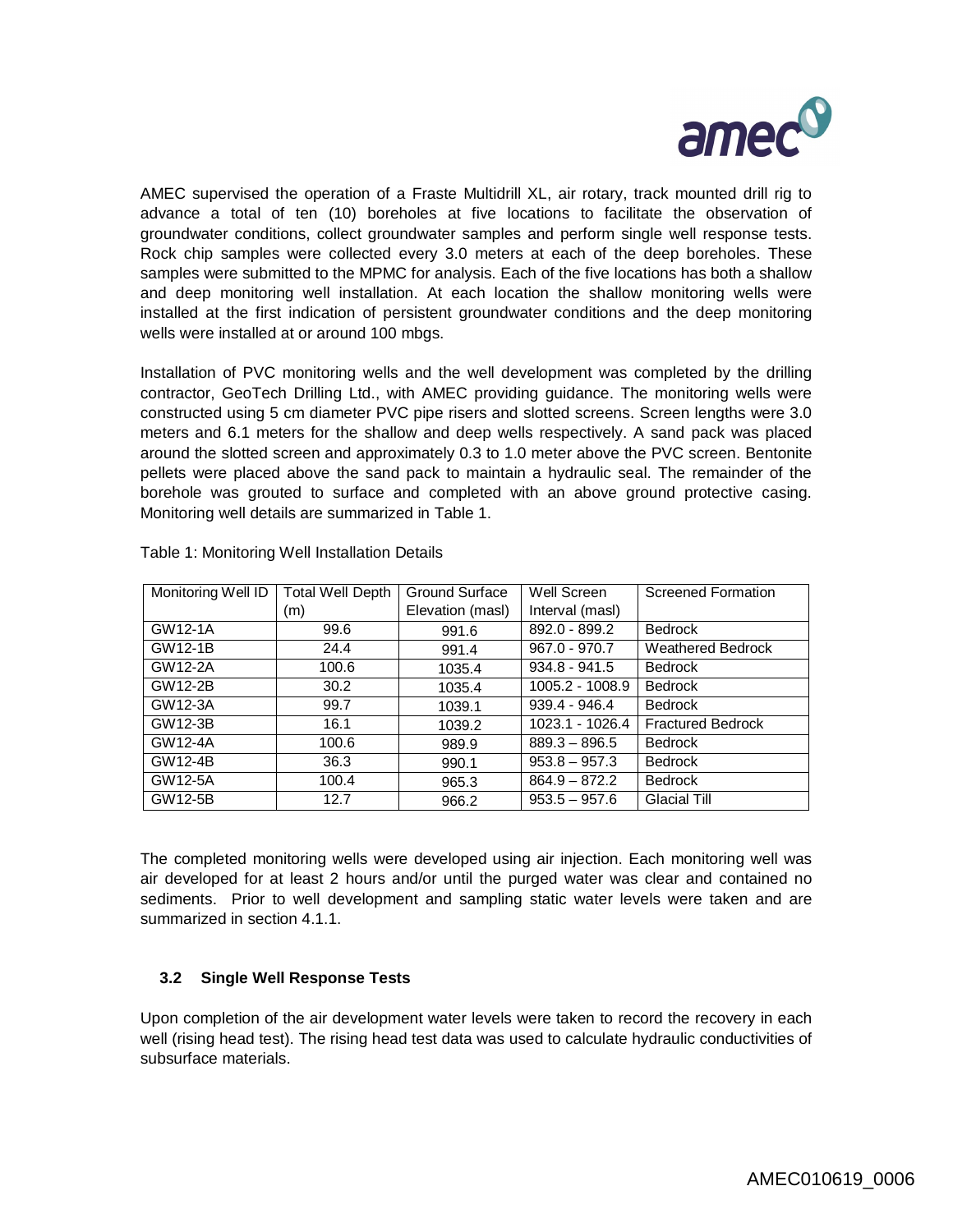

# **3.3 Groundwater Sampling**

The environmental staff at MPMC conducted the groundwater sampling/monitoring program on March 25, 2013? Prior to sampling the monitoring wells the static water level was recorded. The wells were then purged by the removal of approximately three well volumes or until dry. Well purging and sampling was completed using dedicated poly tubing and a Grunfos Redi-Flo 2 submersible pump. Groundwater samples collected for dissolved metal analyses were field filtered using a dedicated 0.45 µm filter. One groundwater sample was collected from each of the monitoring wells (ten (10) in total). A duplicate sample was collected from BH-12-? (identified as Dup-1) for QA/QC purposes. The groundwater samples were collected directly into laboratory supplied bottles, placed in an insulated cooler with ice packs, and submitted under chain of custody documentation to ALS for analysis of dissolved metals, VOCs, PHC F1 to F4 and glycol.

- $1$
- 2
- $\bullet$  3

The laboratory certificate of analysis is in AppendixA.

## **4.0 RESULTS**

## **4.1 Summary of Historical Groundwater Data**

## **4.2 Hydrogeology and Conceptual Site Model**

Groundwater in the Mount Polley area is mainly confined with a bedrock type aquifer where flow is largely controlled by the orientation of frequency of fractures, faults and unconformities caused by volcanic events. The vertical flow is largely controlled by joint spacing.

Localized overburden aquifers occur in topographic low areas as these areas were not scraped/eroded during the last period of glaciation, thus glacial deposits (basal till) has remained intact in these locations.

## **4.2.1 Groundwater Levels and Flow Directions**

Groundwater measurements were recorded at all well locations on and upon well installation. The groundwater level ranges from an elevation of 957.57 mbgs to 1036.25 mbgs.

A summary of the measured groundwater levels is presented in the following table:

| Monitoring well ID | Measured Groundwater | Ground Surface | Groundwater Level |  |
|--------------------|----------------------|----------------|-------------------|--|
|                    | ∟evel (m)            | Elevation (m)  | Elevation (m)     |  |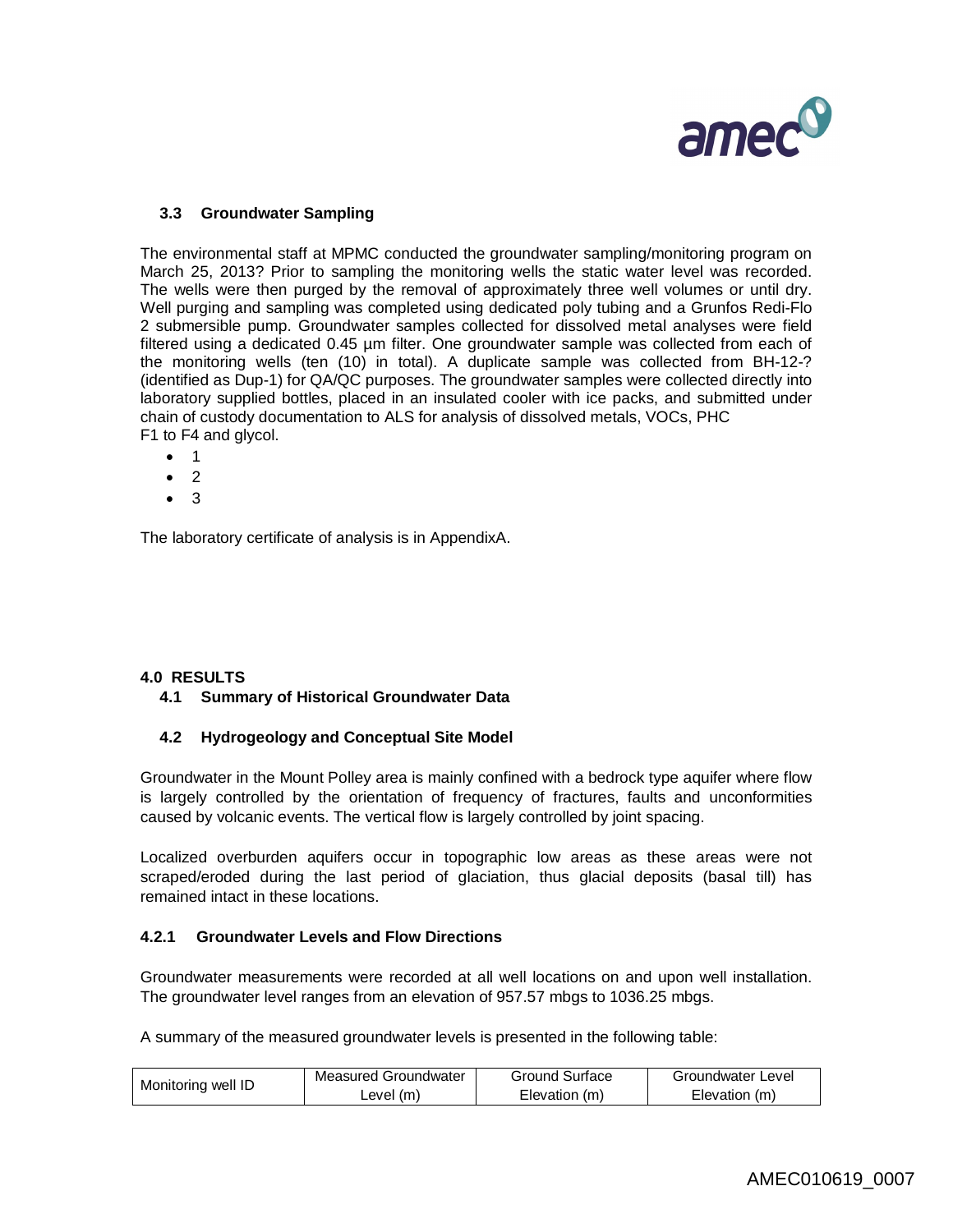

| GW12-1A | 4.98  | 991.59  | 986.61  |
|---------|-------|---------|---------|
| GW12-1B | 5.12  | 991.37  | 986.25  |
| GW12-2A | 21.42 | 1035.45 | 1014.03 |
| GW12-2B | 21.39 | 1035.45 | 1014.06 |
| GW12-3A | 3.15  | 1039.06 | 1035.91 |
| GW12-3B | 2.99  | 1039.24 | 1036.25 |
| GW12-4A | 21.95 | 989.87  | 968.17  |
| GW12-4B | 12.81 | 990.12  | 977.06  |
| GW12-5A | 7.71  | 965.28  | 957.57  |
| GW12-5B | 5.31  | 966.22  | 960.91  |

Figure 4 and 5 display a cross section through the Mount Polley mine site these illustrate the groundwater flow directions

Monitoring well pairs GW12-4 and 12-5 each had downward vertical hydraulic gradients that are 0.14 m/m and 0.4 m/m respectively. Both of these well pairs are located on the eastern portion of the site adjacent to Polley Lake and downward vertical gradients indicate that the area adjacent to Polley Lake is an area of significant groundwater discharge.

## **4.2.2 Hydraulic Conductivity**

Single well response tests were performed on all of the newly installed wells upon completion. The well response test used was the rising head test and hydraulic conductivities were calculated based upon the results.

Hvorslev mathematical solution was used to approximate the hydraulic conductivity. The solution assumes a homogeneous aquifer with infinite vertical extent. This solution is widely used and provides a straight forward and well documented solution. The results of the single well response tests are summarized in the following table.

| Monitoring | <b>Screened Formation</b>        | Ground Surface   | Well Screen     | Hydraulic             |
|------------|----------------------------------|------------------|-----------------|-----------------------|
| Well       |                                  | Elevation (masl) | Interval (masl) | Conductivity (m/s)    |
| GW12-1A    | <b>Bedrock</b>                   | 991.59           | 892.0 - 899.2   | $2.21 \times 10 - 9$  |
| GW12-1B    | <b>Weathered Shallow Bedrock</b> | 991.37           | $967.0 - 970.7$ | $>10-4$               |
| GW12-2A    | <b>Bedrock</b>                   | 1035.45          | $934.8 - 941.5$ | $2.94 \times 10 - 8$  |
| GW12-2B    | <b>Shallow Bedrock</b>           | 1035.45          | 1005.2 - 1008.9 | $1.99 \times 10 - 7$  |
| GW12-3A    | <b>Bedrock</b>                   | 1039.06          | $939.4 - 946.4$ | $2.47 \times 10 - 7$  |
| GW12-3B    | <b>Fractured Shallow Bedrock</b> | 1039.24          | 1023.1 - 1026.4 | $9.76 \times 10^{-6}$ |
| GW12-4A    | <b>Bedrock</b>                   | 989.87           | $889.3 - 896.5$ | $3.68 \times 10 - 9$  |
| GW12-4B    | <b>Shallow Bedrock</b>           | 990.12           | $953.8 - 957.3$ | $2.52 \times 10 - 5$  |
| GW12-5A    | <b>Bedrock</b>                   | 965.28           | $864.9 - 872.2$ | $>10-4$               |
| GW12-5B    | <b>Glacial Till</b>              | 966.22           | $953.5 - 957.6$ | $2.69 \times 10 - 7$  |

The hydraulic conductivities of all of the wells ranges from >10-4 to 2.21 x 10-9 m/s. The average hydraulic conductivity of the shallow wells is 2.71x10-5 m/s and the average hydraulic conductivity of the deep wells is 4.94x10-6 m/s. The difference in the average hydraulic